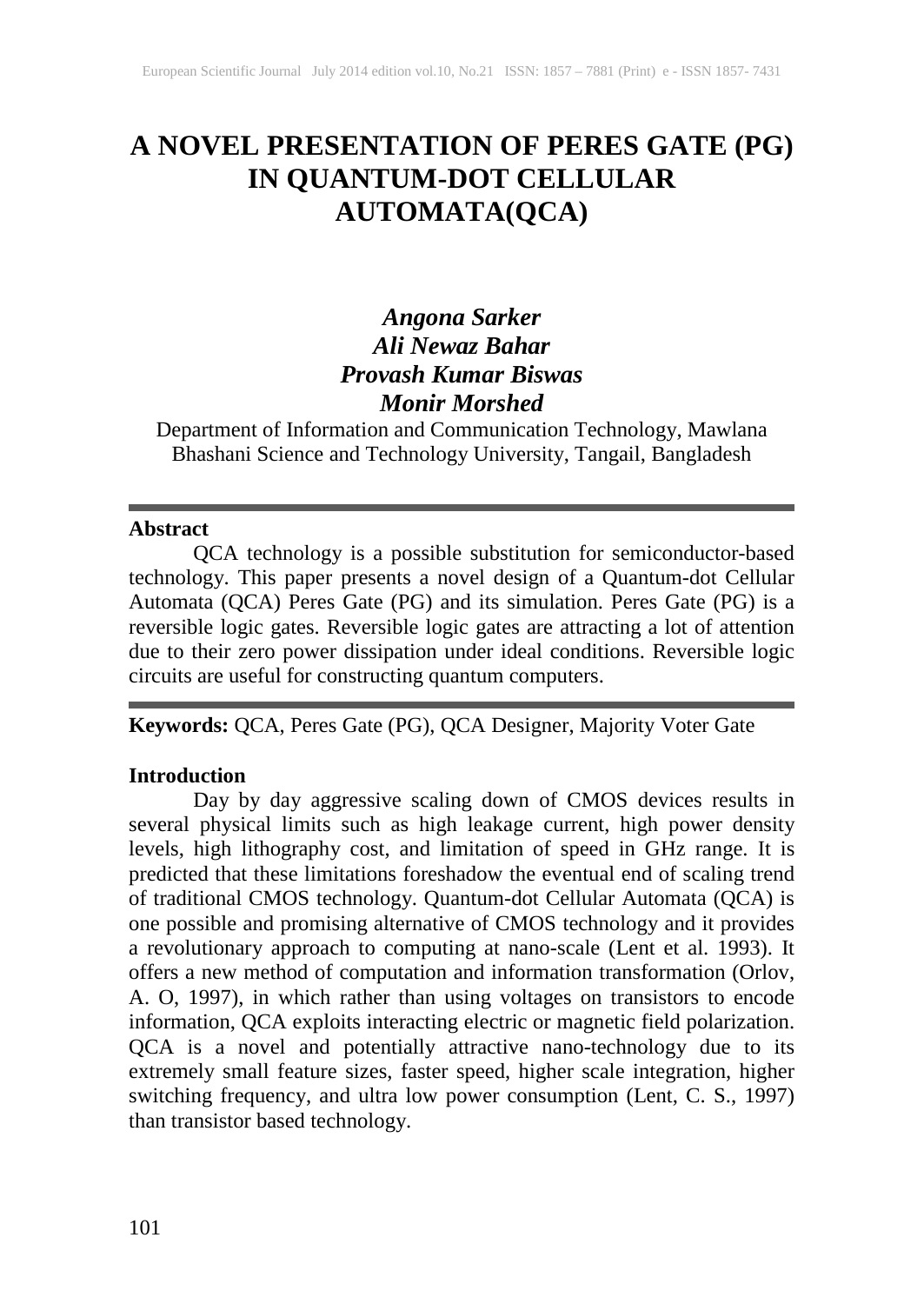### **The Basics Of QCA**

QCA make use of arrays of coupled quantum dots to encode and process binary information. A four-dot quantum cell consists of four dots positioned at the corners of a square with two extra mobile electrons as shown in Fig.1 (a). Another type of QCA cell shown in Fig.1 (b) also consists of four dots at the middle of the sides of cells. Electrons can tunnel from dot to dot within a cell, but unable to travel beyond the cell boundaries to neighboring cells. Coulomb repulsion between the electrons will force them to occupy diagonally opposite dots. There are two equivalent energetically minimal arrangements for the electrons in a QCA cell (Meurer, B., 1993; Lent 1997)., i.e. the polarization  $P = +1$  (representing logic 1) and  $P = -1$  (representing logic 0) shown in Fig.1(c).



Figure 1: (a) QCA Cells with 90-degree orientation (b) QCA Cells with 45-degree orientation (c) Logical representations of QCA cells (d) Normal QCA wire (e) QCA inverter (f) QCA majority gate

The QCA wire is a horizontal row of QCA cells and a binary signal propagates from left-to-right due to electrostatic interactions between adjacent cells. The normal QCA wire is shown in Fig.1 (d). In QCA Inverter Gate is the basic QCA logic element. In this gate signal comes in from the left, splits into two parallel wires, and is inverted at the point of convergence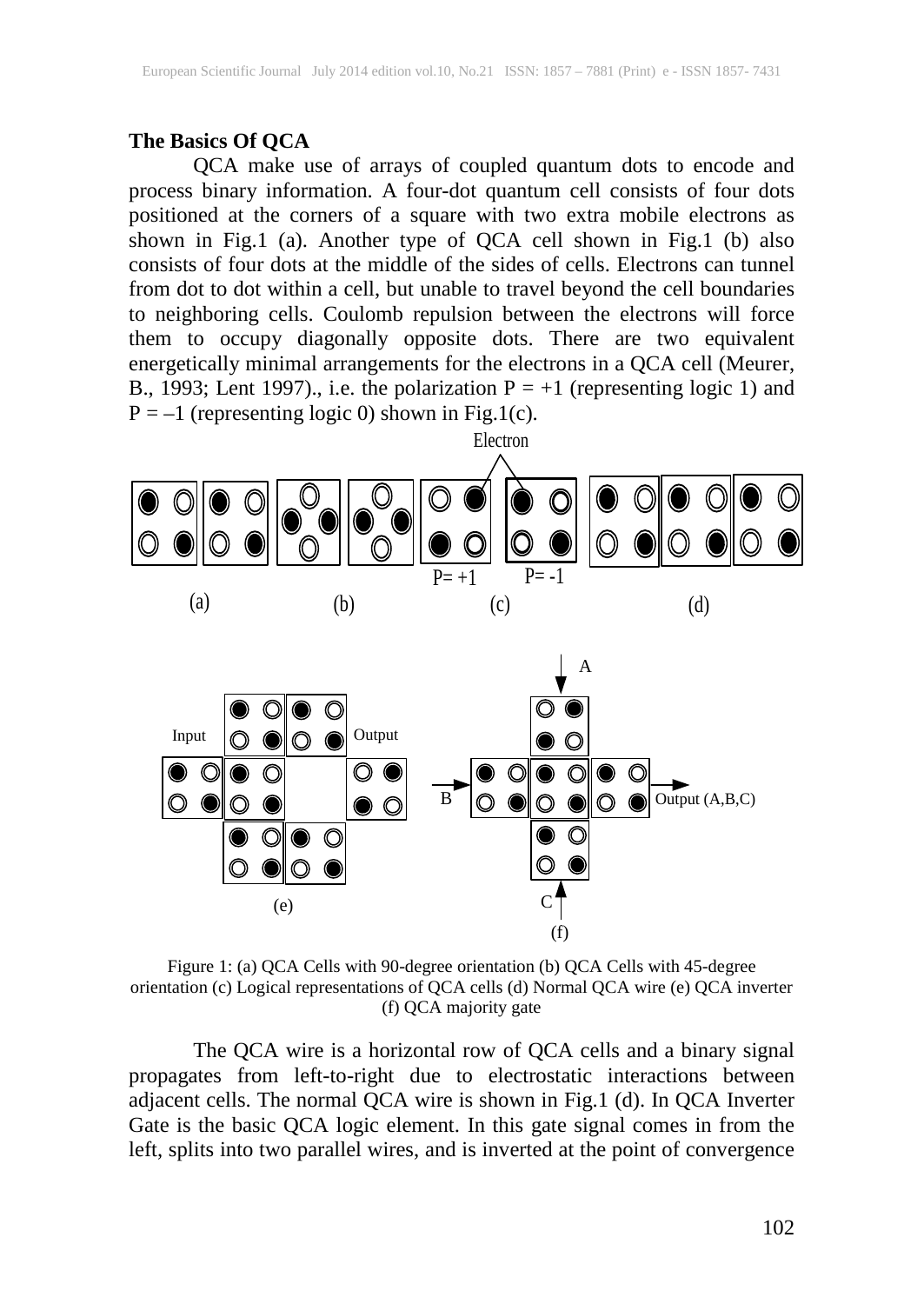as shown in Fig.1 (e). The polarization of the output QCA cell is the opposite of the polarization of input QCA cell. One of the basic QCA fundamental elements is QCA Majority Voter (MV) gate as shown in fig.1(f), which is a 3-input majority gate and composed of five cells. Three of these, representing the inputs cell, are labeled A, B, and C and the center cell is the device cell that performs the calculation (Ma, X., 2008). The remaining cell, labeled OUT (A, B, C), provides the output. This gate performs the Boolean function,  $OUT(A, B, C) = Maj(A, B, C) = AB + BC + CA$ . Outputs "1" if there are two or more 1s in an input pattern, otherwise the output is "0".

#### **QCA XOR Gate**

In addition to AND, OR, NOT, NAND and NOR gates, exclusive-OR (XOR) and exclusive-NOR (XNOR) gates are also used in the design of digital circuits. These have special functions and applications. These gates are particularly useful in arithmetic operations as well as errordetection and correction circuits. XOR and XNOR gates are usually found as 2-input gates. No multiple-input XOR/XNOR gates are available since they are complex to fabricate with hardware. The exclusive-OR (XOR) performs the following logic operation:  $A \oplus B = A'B + AB'$ . The QCA implementation for XOR gate is shown in Figure 2.



Figure 2: A QCA XOR gate

#### **Peres Gate (PG)**

Peres Gate (PG) is composed of two XOR gate shown in Figure 2 and one AND gate. Figure 3 shows a 3x3 Peres gate (Peres, A., 1985, Ali M., 2012). The input vector is I (A, B, C) and the output vector is O (P, Q and R). The output is defined by  $P = A$ ,  $Q = A \oplus B$  and R=AB $\oplus C$ . Quantum cost of a Peres gate is 4.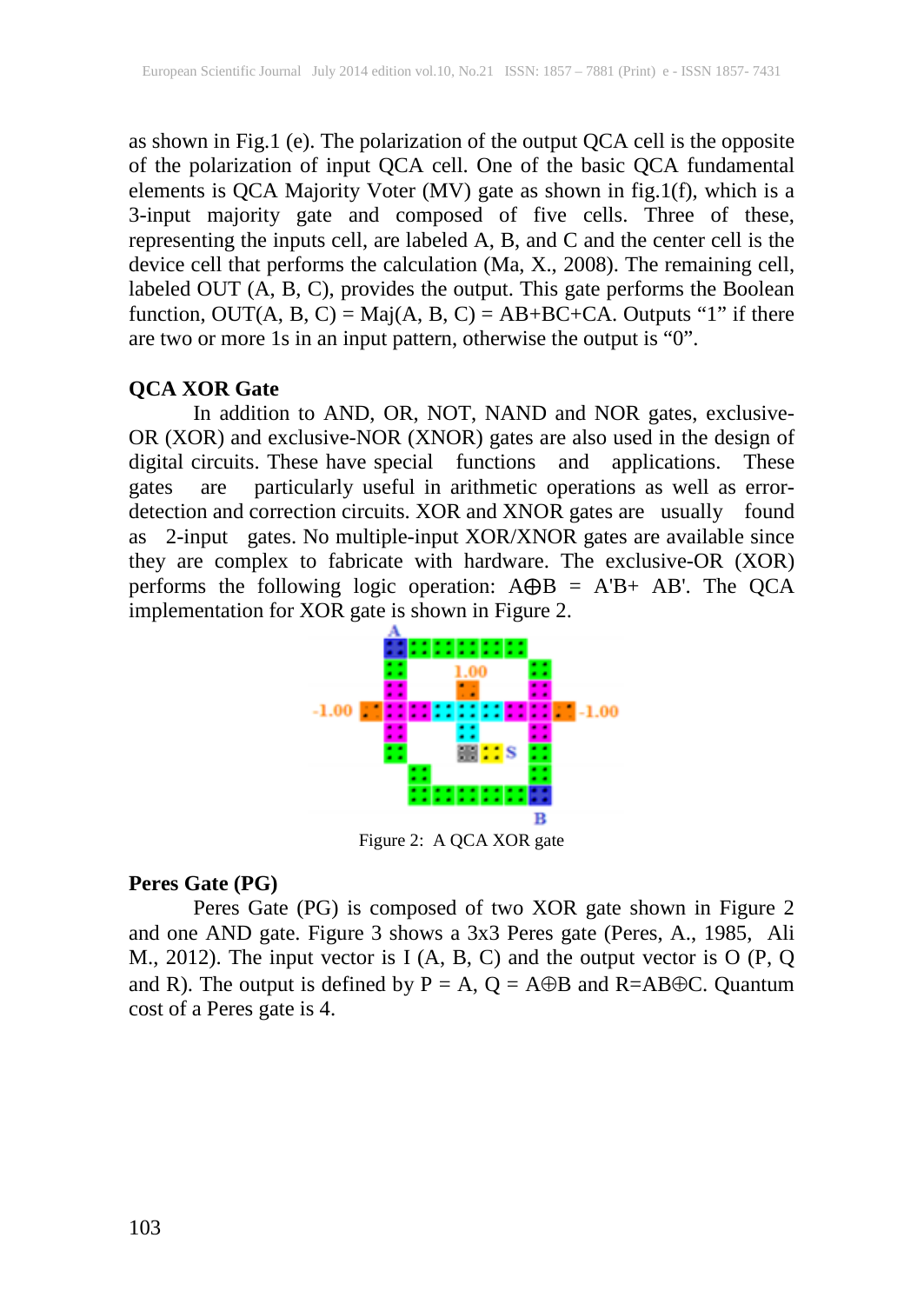

Figure 3: Peres Gate

| <b>Table 1: Truth Table of Peres Gate</b> |
|-------------------------------------------|
|-------------------------------------------|

| Input |   |   |   | Output |   |  |
|-------|---|---|---|--------|---|--|
| A     | B | C | P |        | R |  |
| 0     | 0 |   | 0 | 0      |   |  |
| 0     | 0 | 1 | 0 | 0      | 1 |  |
| 0     | 1 | 0 | 0 | 1      | 0 |  |
| 0     | 1 | 1 | 0 | 1      | 1 |  |
| 1     | 0 | 0 | 1 | 1      | 0 |  |
| 1     | 0 | 1 | 1 | 1      | 1 |  |
| 1     |   |   | 1 | 0      | 1 |  |
| 1     |   |   |   |        |   |  |

#### **Peres Gate (PG) in QCA**

The block diagram of Peres Gate in QCA is shown in Figure 4. The QCA layout structure of the Peres Gate is shown in Figure 5 that is composed of 96 cells. Three of these, representing the inputs to the cell, are labeled A, B and C. Using the terminology of (Ma, X., 2008, Peres, A., 1985) the center cell is the "device cell" that performs the calculation. The remaining cell, labeled P, Q, and R provide outputs. The circuit shown in Figure 5 performs the Boolean functions  $P = A$ ,  $Q = A \oplus B$  and  $R = AB \oplus C$ .



Figure 4: Block Diagram of the Peres Gate in QCA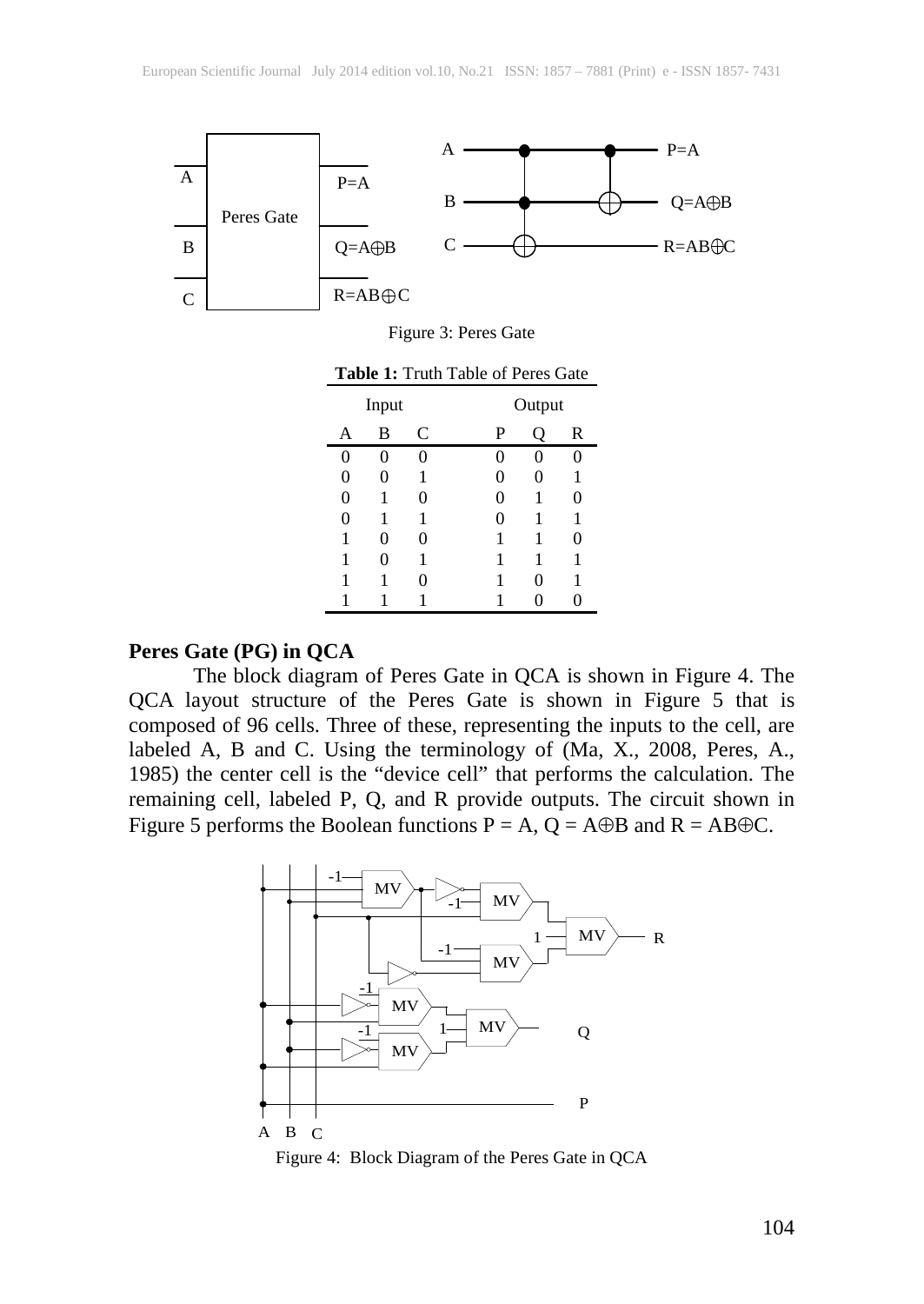

Figure 5: QCA layout structure of the Peres Gate

#### **Simulation Results**

The Peres Gate layout has been simulated using QCA Designer version2.0.3; a layout and simulation tool for QCA. The simulation result for a Peres Gate is shown in Figure 6. In this Simulation we have used the coherence vector computational engine and the following parameters: (18  $nm \times 18$  nm) cell size, 11.5 nm cell-to-cell distances, and 5 nm dot size and 65 nm radius of influence.



Figure 6: Simulated waveforms for Peres Gate